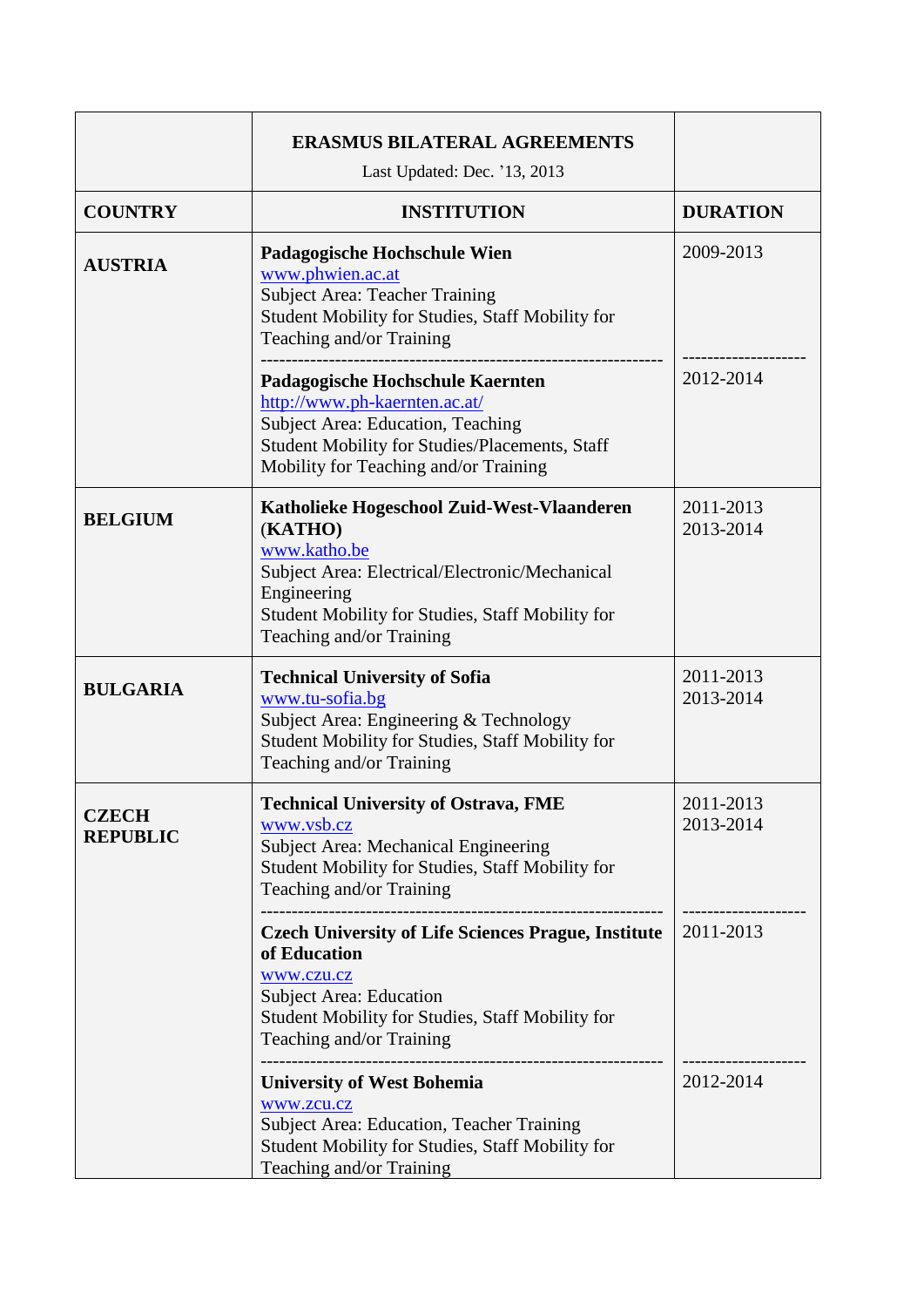|                | <b>Charles University Prague, Faculty of Education</b><br>www.cuni.cz<br>Subject Area: ICT in Education<br><b>Staff Mobility for Teaching</b>                                                                                  | 2009-2010              |
|----------------|--------------------------------------------------------------------------------------------------------------------------------------------------------------------------------------------------------------------------------|------------------------|
| <b>CYPRUS</b>  | <b>University of Cyprus</b><br>www.ucy.ac.cy<br>Subject Area: Education, Teacher Training<br>Staff Mobility for Teaching and/or Training                                                                                       | Dec. '13-2014          |
| <b>DENMARK</b> | <b>University College Lillebaelt</b><br>www.ucl.dk<br>Subject Area: Education, Teacher Training<br>Student Mobility for Studies, Staff Mobility for<br>Teaching and/or Training                                                | 2010-2013<br>2013-2014 |
|                | <b>Lillebaelt Academy of Professional Higher</b><br><b>Education</b><br>www.eal.dk<br>Subject Area: Electronic/Mechanical/Civil<br>Engineering<br>Student Mobility for Studies, Staff Mobility for<br>Teaching and/or Training | 2011-2013<br>2013-2014 |
|                | <b>VIA University College</b><br>www.viauc.dk<br>Subject Area: Mechanical/Civil Engineering<br>Student Mobility for Studies, Staff Mobility for<br>Teaching and/or Training                                                    | 2012-2013<br>2013-2014 |
| <b>FRANCE</b>  | Université Catholique del' Ouest (UCO)<br>http://www.uco.fr<br><b>Subject Area: Teacher Training</b><br>Student Mobility for Studies, Staff Mobility for<br>Teaching and/or Training                                           | 2009-2013<br>2013-2014 |
|                | <b>Institut Universitaire de Formation des Maitres d'</b><br>Aix-Marseille (IUFM)<br>www.aix-mrs.iufm.fr<br><b>Subject Area: Teacher Training</b><br><b>Staff Mobility for Teaching</b>                                        | 2008-2013              |
|                | Université de Provence Aix Marseille I<br>www.univ-provence.fr<br>Subject Area: Teacher Training & Educational<br>Sciences<br>Student Mobility for Studies, Staff Mobility for<br>Teaching and/or Training                     | 2009-2013              |
|                | École Normale Supérieure de Cachan                                                                                                                                                                                             | 2011-2013              |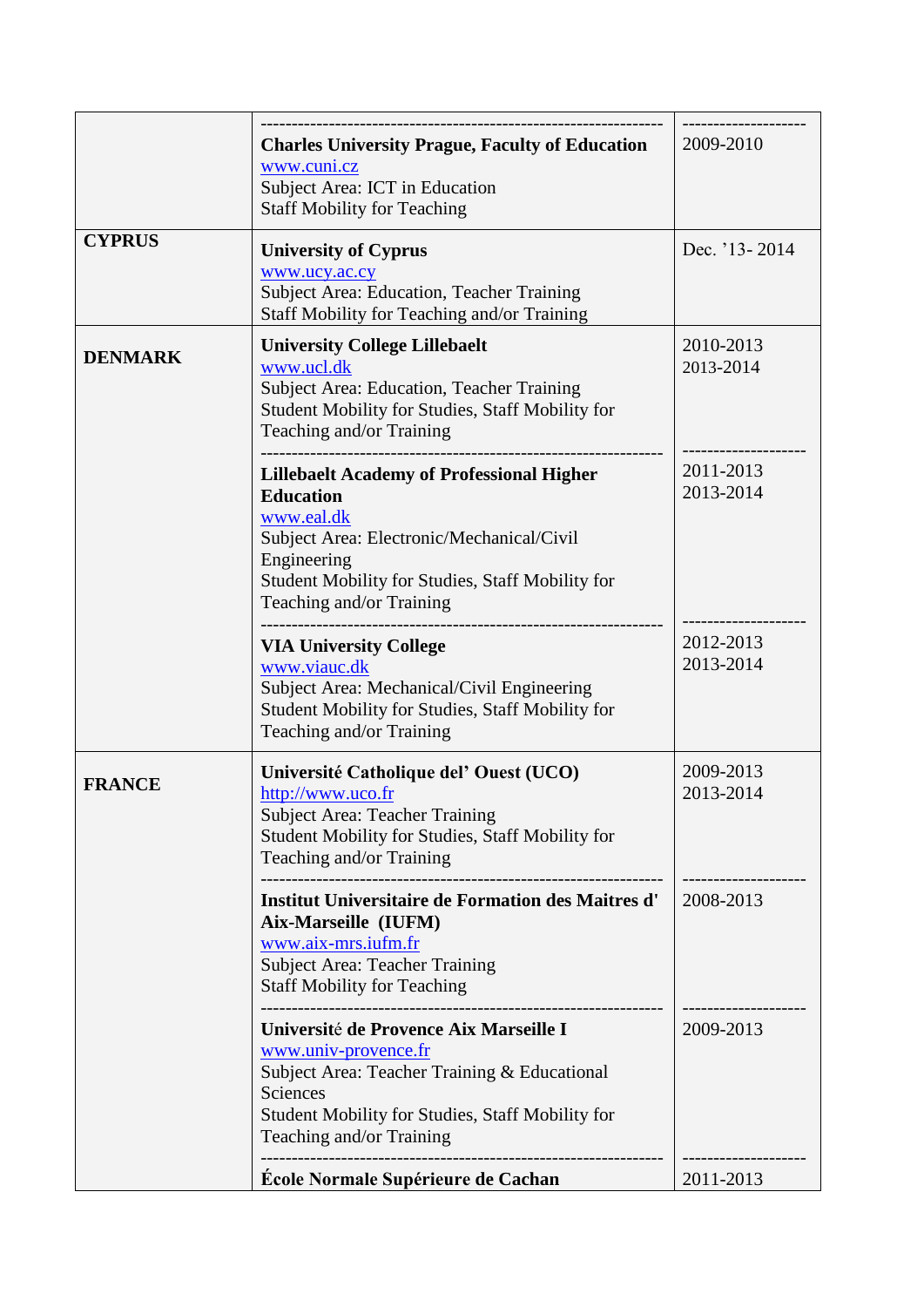|                  | www.ens-cachan.fr<br><b>Subject Area: Engineering Sciences</b><br>Student Mobility for Studies, Staff Mobility for<br>Teaching and/or Training                                                                | 2013-2014              |
|------------------|---------------------------------------------------------------------------------------------------------------------------------------------------------------------------------------------------------------|------------------------|
| <b>ITALY</b>     | Universita Degli Studi di Enna "Kore"<br>www.unikore.it<br>Subject Area: Engineering, Architecture & Building,<br>Education<br>Student Mobility for Studies, Staff Mobility for<br>Teaching and/or Training   | 2011-2013<br>2013-2014 |
|                  | Universita Degli Studi di Trieste<br>www.units.it<br>Subject Area: Electronic/Civil Engineering<br>Student Mobility for Studies, Staff Mobility for<br>Teaching and/or Training                               | 2011-2013              |
|                  | Universita Telematica Internazionale<br><b>UNINETTUNO</b><br>www.uninettunouniversity.net<br><b>Subject Area: Engineering</b><br>Student Mobility for Studies, Staff Mobility for<br>Teaching and/or Training | 2013-2014              |
|                  | Politecnico di Torino<br>www.polito.it<br>Subject Area: Electrical/Electronic Engineering<br>Student Mobility for Studies, Staff Mobility for<br>Teaching                                                     | 2011-2013<br>2013-2014 |
| <b>LITHUANIA</b> | <b>Klaipeda State College</b><br>www.kvk.lt<br>Subject Area: Electrical/Electronic/Civil/Mechanical<br>Engineering<br>Student Mobility for Studies, Staff Mobility for<br>Teaching and/or Training            | 2011-2013<br>2013-2014 |
| <b>POLAND</b>    | Politechnika Opolska<br>www.po.opole.pl<br>Subject Area: Electrical/Electronic/Civil/Mechanical<br>Engineering<br>Student Mobility for Studies, Staff Mobility for<br>Teaching and/or Training                | 2011-2014              |
|                  | Kujawy and Pomorze University in Bydgoszcz<br>www.kpsw.edu.pl<br>Subject Area: Engineering, Pedagogy<br>Student Mobility for Studies, Staff Mobility for<br>Teaching and/or Training                          | 2011-2013<br>2013-2014 |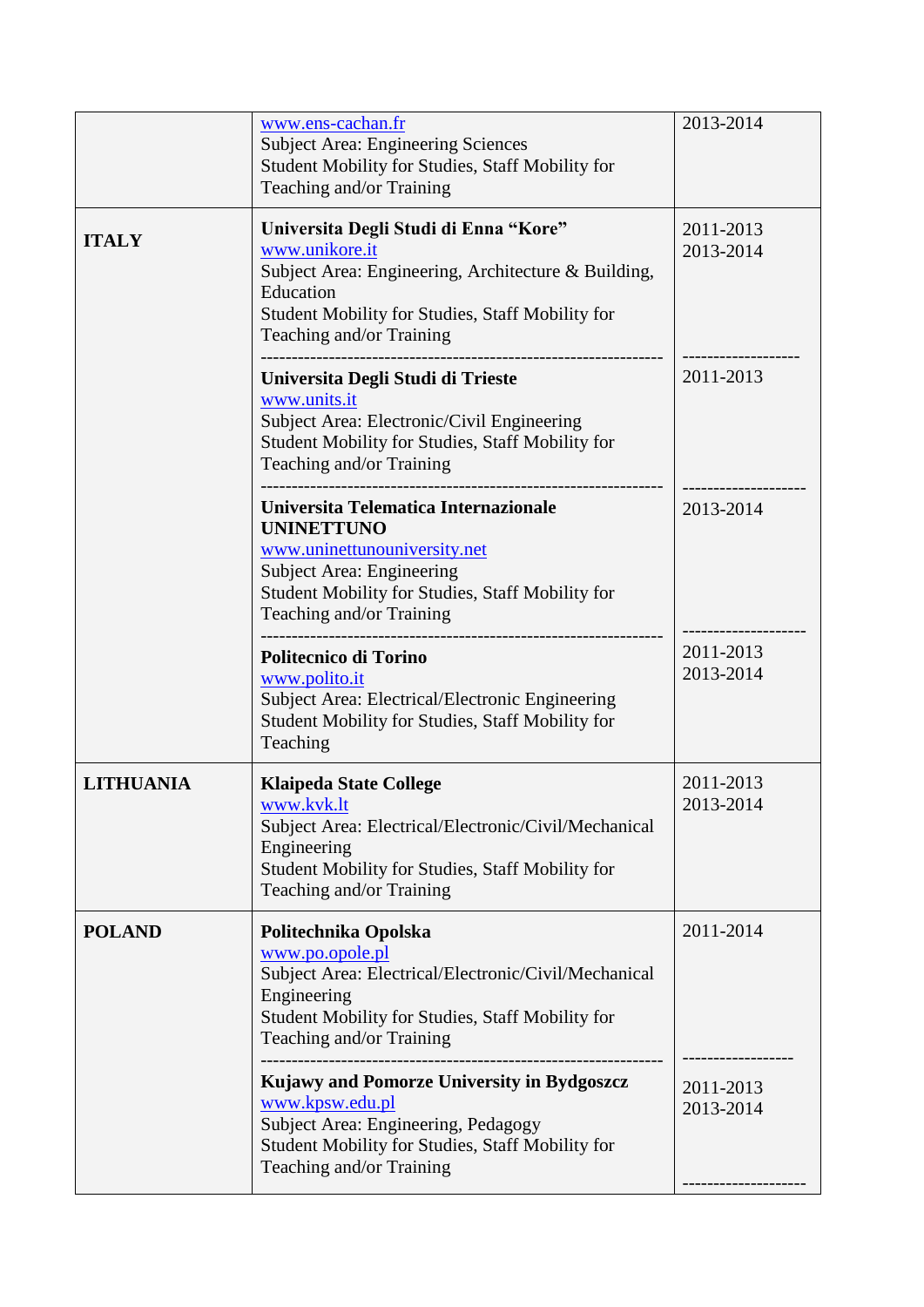|                 | Panstwowa Wyzsza Szkola Zawodowa w Glogowie<br>www.pwsz.glogow.pl<br>Subject Area: Automatics/Robotics, Pedagogy<br>Student Mobility for Studies, Staff Mobility for<br>Teaching and/or Training                      | 2011-2012<br>2012-2014 |
|-----------------|-----------------------------------------------------------------------------------------------------------------------------------------------------------------------------------------------------------------------|------------------------|
|                 | Panstwowa Wyzsza Szkola Zawodowa w Nysie<br>http://pwsz.nysa.pl<br>Subject Area: Engineering/Technology, Computer<br>Science<br>Student Mobility for Studies, Staff Mobility for<br>Teaching and/or Training          | 2012-2014              |
| <b>PORTUCAL</b> | <b>ESE/UALG University of Algarve</b><br>www.ualg.pt<br>Subject Area: Engineering, Teacher Training<br>Student Mobility for Studies, Staff Mobility for<br>Teaching and/or Training                                   | 2011-2013<br>2013-2014 |
|                 | <b>Instituto Piaget, Lisbon</b><br>www.ipiaget.org<br><b>Subject Area: Education, Teacher Training</b><br>Student Mobility for Studies, Staff Mobility for<br>Teaching and/or Training                                | 2009-2013              |
|                 | <b>Instituto Superior Da Maia (ISMAI)</b><br>www.ismai.pt<br>Subject Area: Networks/Telecommunications,<br><b>Information Systems</b><br>Student Mobility for Studies, Staff Mobility for<br>Teaching and/or Training | 2011-2013<br>2013-2014 |
|                 | Instituto Politecnico de Braganca (IPB)<br>www.ipb.pt<br>Subject Area: Civil/Electrical/Electronic/Mechanical<br>Engineering<br>Student Mobility for Studies, Staff Mobility for<br>Teaching and/or Training          | 2011-2013<br>2013-2014 |
| <b>ROMANIA</b>  | Universitatea Tehnika de Constructii, Bucuresti<br>www.utcb.ro<br>Subject Area: Civil/Mechanical Engineering<br>Student Mobility for Studies, Staff Mobility for<br>Teaching and/or Training                          | 2011-2013<br>2013-2014 |
|                 | Universitatea Transilvania Din Brasov<br>www.unitbv.ro<br>Subject Area: Civil/Electrical/Mechanical<br><b>Engineering, Educational Sciences</b>                                                                       | 2011-2013<br>2013-2014 |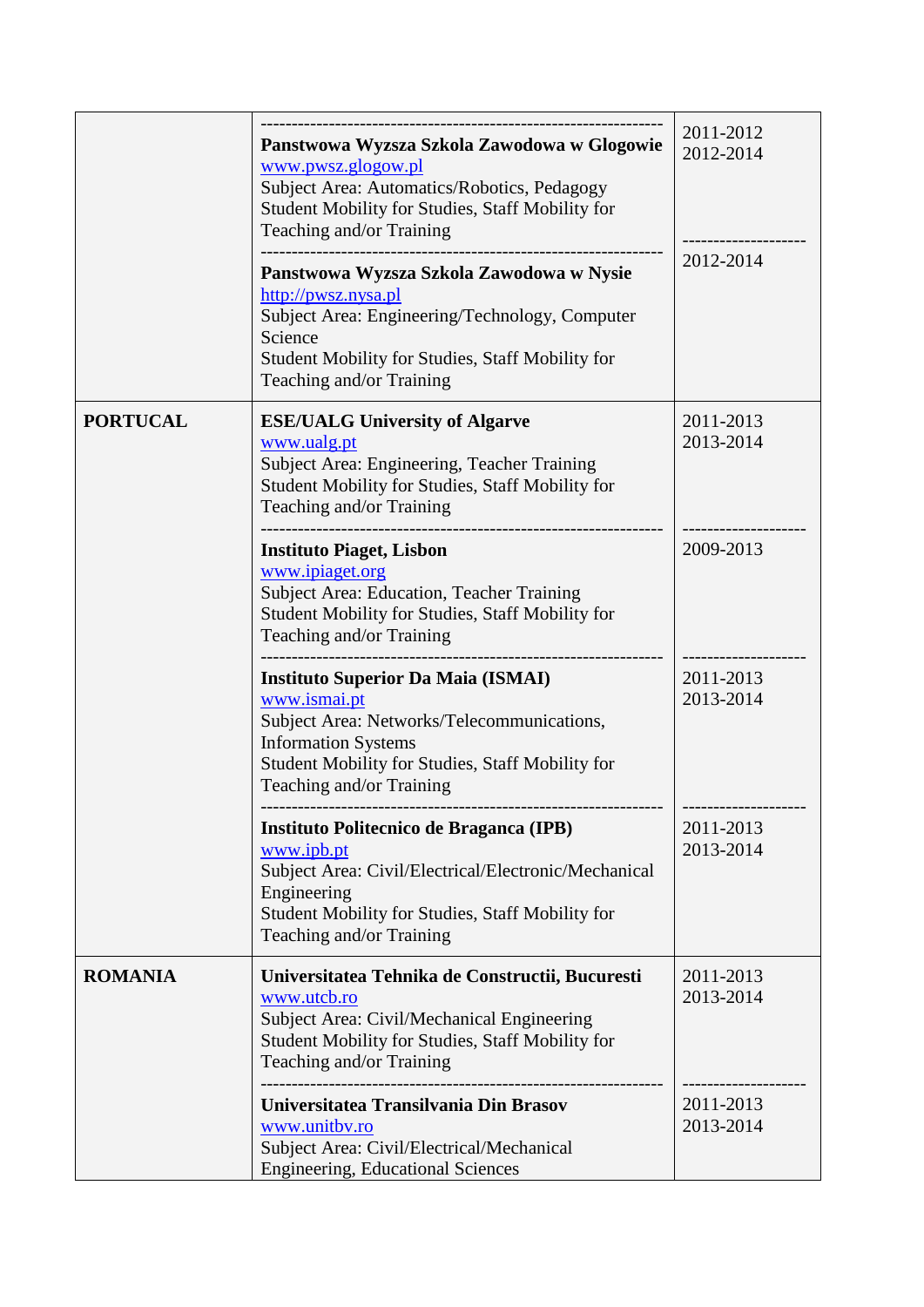|                                  | Student Mobility for Studies, Staff Mobility for<br>Teaching and/or Training                                                                                                                                      |                        |
|----------------------------------|-------------------------------------------------------------------------------------------------------------------------------------------------------------------------------------------------------------------|------------------------|
| <b>SLOVAKIA</b>                  | <b>Comenius University, Bratislava</b><br>www.uniba.sk<br><b>Staff Mobility for Teaching</b>                                                                                                                      | 2008-2010              |
| <b>SPAIN</b>                     | <b>University of Jaen</b><br>www.ujaen.es<br>Subject Area: Civil/Electrical/Electronic/Mechanical<br>Engineering, Education<br>Student Mobility for Studies, Staff Mobility for<br>Teaching and/or Training       | 2011-2013<br>2013-2014 |
|                                  | Universitat Politecnica de Valencia<br>www.upv.es<br>Subject Area: Civil/Electrical/Electronic/Mechanical<br>Engineering<br>Student Mobility for Studies, Staff Mobility for<br>Teaching and/or Training          | 2011-2014              |
| <b>THE</b><br><b>NETHERLANDS</b> | <b>Technische Universiteit Eindhoven, Dept. of Built</b><br><b>Environment</b><br>www.tue.nl<br>Subject Area: Civil Engineering<br><b>Staff Mobility for Teaching</b>                                             | 2011-2012              |
| <b>TURKEY</b>                    | <b>Maltepe University</b><br>www.maltepe.edu.tr<br>Subject Area: Civil/Electrical/Electronic/Mechanical<br>Engineering<br>Student Mobility for Studies, Staff Mobility for<br>Teaching and/or Training            | 2011-2013<br>2013-2014 |
|                                  | <b>Karabuk University</b><br>www.karabuk.edu.tr<br>Subject Area: Civil/Electrical/Electronic/Mechanical<br>Engineering, Education<br>Student Mobility for Studies, Staff Mobility for<br>Teaching and/or Training | 2012-2014              |
|                                  | <b>Yildiz Technical University</b><br>www.eu.yildiz.edu.tr<br>Subject Area: Civil/Electrical/Electronic/Mechanical<br>Engineering<br>Student Mobility for Studies, Staff Mobility for<br>Teaching and/or Training | 2011-2014              |
| <b>UNITED</b><br><b>KINGDOM</b>  | <b>Cranfield University</b><br>www.cranfield.ac.uk                                                                                                                                                                | 2013-2014              |